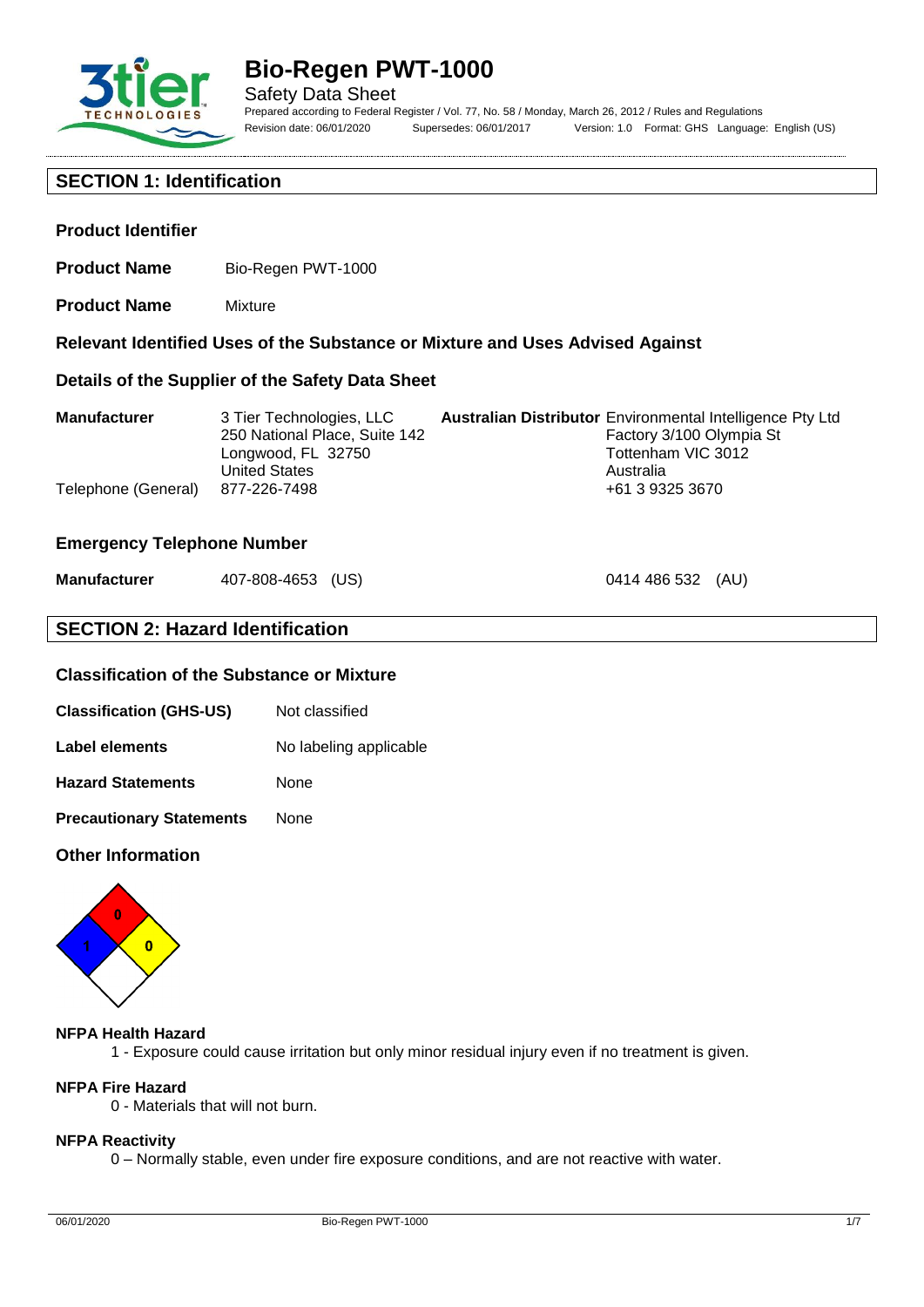Safety Data Sheet

Prepared according to Federal Register / Vol. 77, No. 58 / Monday, March 26, 2012 / Rules and Regulations

# **SECTION 3: Composition/Information on Ingredients**

**Substances** Material does not meet the criteria of a substance.

### **Mixtures**

Bio-Regen PWT-1000 is a blended composition "not considered hazardous" under the OSHA Hazard Communication Standard CFR Title 29 1910.1200. All ingredients appear on the EPA TSCA Inventory.

| <b>Components</b>  | <b>CAS Number</b> | %  | <b>Hazardous</b> |
|--------------------|-------------------|----|------------------|
| Organic Biopolymer | 1415-93-6         | 60 | No               |
| Amino Acids        | Various           | 35 | No               |
| <b>RO</b> Water    | 7732-18-5         |    | No               |

*Ingredients of <1% have been added to a non-hazardous liquid organic substrate. Active components >5% are identified above.*

*See Section 11 for Toxicology Information*

# **SECTION 4: First aid measures**

### **Description of First Aid Measures**

**Inhalation** Remove to fresh air and keep at rest in a comfortable position for breathing.

- **Skin (or clothing)** Remove affected clothing and wash all exposed skin with water for at least 15 minutes. If irritation develops or persists, get medical attention.
- **Eye** Immediately flush with plenty of water for at least 15 minutes. Remove contact lenses if present and easy to do so. If pain, blinking, or irritation develops or persists, get medical attention. Continue rinsing.
- **Ingestion** Rinse mouth thoroughly. Do not induce vomiting without advice from poison control center or medical professional. Get medical attention if you feel unwell.

## **Most Important Symptoms and Effects, both Acute and Delayed**

Refer to Section 11: Toxicological Information.

## **Indication of Any Medical Attention and Special Treatment Needed**

#### **Notes to Physician**

All treatments should be based on observed signs and symptoms of distress in patient. Consideration should be given to the possibility that overexposure to materials other than this product may have occurred.

| <b>SECTION 5: Fire-Fighting Measures</b> |                                  |  |
|------------------------------------------|----------------------------------|--|
| <b>Extinguishing Media</b>               |                                  |  |
| <b>Suitable Extinguishing Media</b>      | Carbon dioxide. Dry powder. Foam |  |

**Unsuitable Extinguishing Media** Not applicable.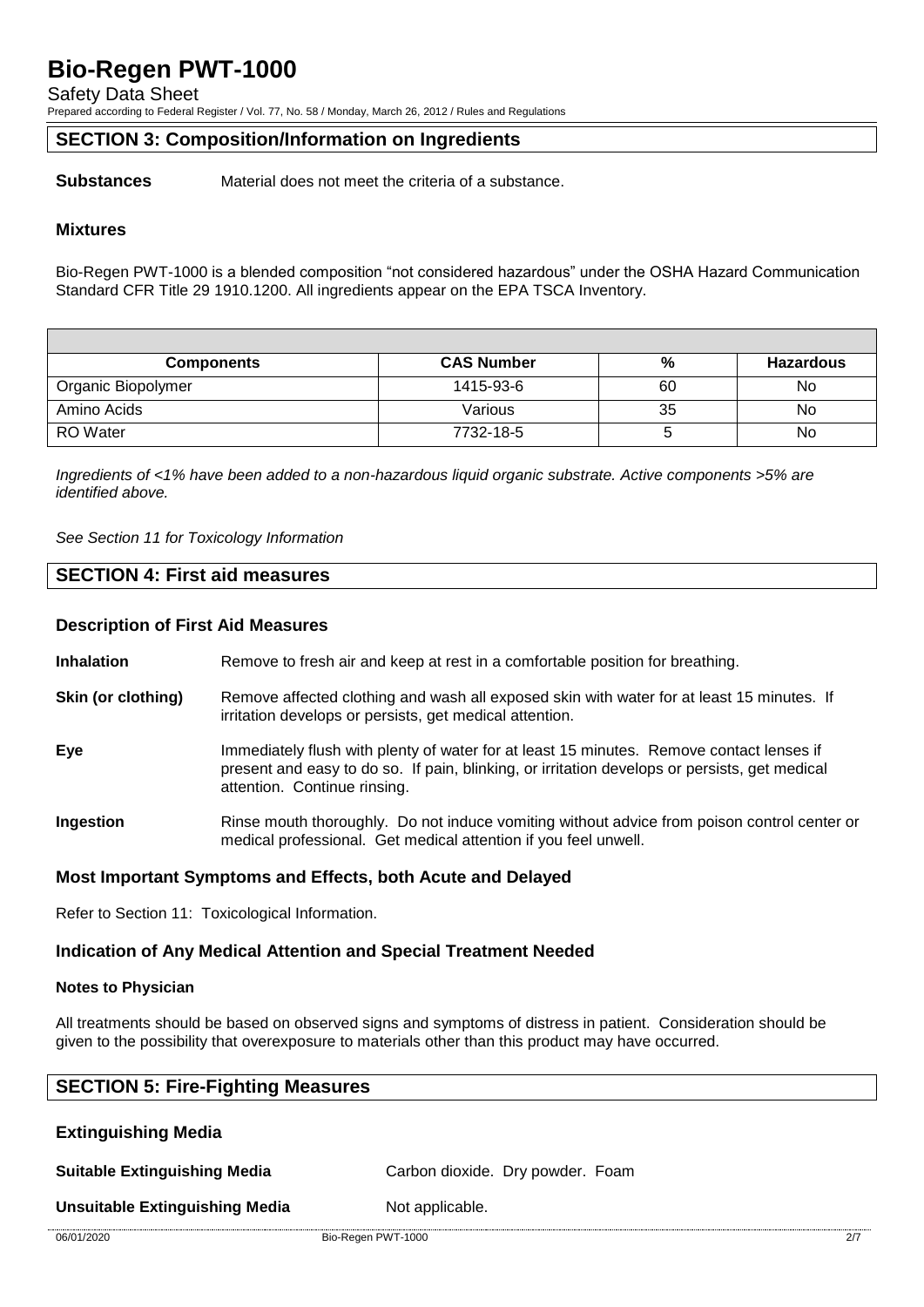Safety Data Sheet

Prepared according to Federal Register / Vol. 77, No. 58 / Monday, March 26, 2012 / Rules and Regulations

### **Special Hazards Arising From the Substance or Mixture**

| Unusual Fire and Explosion Hazards   | Not applicable.                                                                                                                                                              |
|--------------------------------------|------------------------------------------------------------------------------------------------------------------------------------------------------------------------------|
| <b>Hazardous Combustion Products</b> | Not applicable.                                                                                                                                                              |
| <b>Advice for Firefighters</b>       | No special firefighting equipment is needed; however, self-contained<br>breathing apparatus and protective clothing should be worn in fighting<br>fires involving chemicals. |

### **SECTION 6: Accidental Release Measures**

### **Personal Precautions, Protective Equipment and Emergency Procedures**

**Personal Precautions** Store in a safe place. Wear approved goggles when handling this product. Wash material off skin with plenty of soap and water. Wash clothing and footwear before reuse. Always wash hands thoroughly after use.

**Emergency Procedures** Not applicable.

**Environmental Precautions**

### **Methods and Material for Containment and Cleaning Up**

**Containment/Clean-Up Measures** Soak up spills with inert solids, such as clay or diatomaceous earth as soon as possible. Place in a suitable container for disposal in a safe manner in accordance with local/national regulations.

### **SECTION 7: Handling and Storage**

### **Precautions for Safe Handling**

**Handling Handling Example 20** Do not handle until all safety precautions have been read and understood. Avoid contact with skin, eyes and clothing. Wash hands and other exposed areas with mild soap and water before eating, drinking or smoking and when leaving work.

### **Conditions for Safe Storage, Including Any Incompatibilities**

**Storage** Keep out of reach of children. Store in a dry, well-ventilated area. Keep container closed when not in use.

**Incompatible Materials or Ignition Sources** Caustics, oxidizers, reducers.

### **SECTION 8: Exposure Controls/Personal Protection**

**Control Parameters**

**Exposure Controls**

**Engineering Measures/Controls** None specified.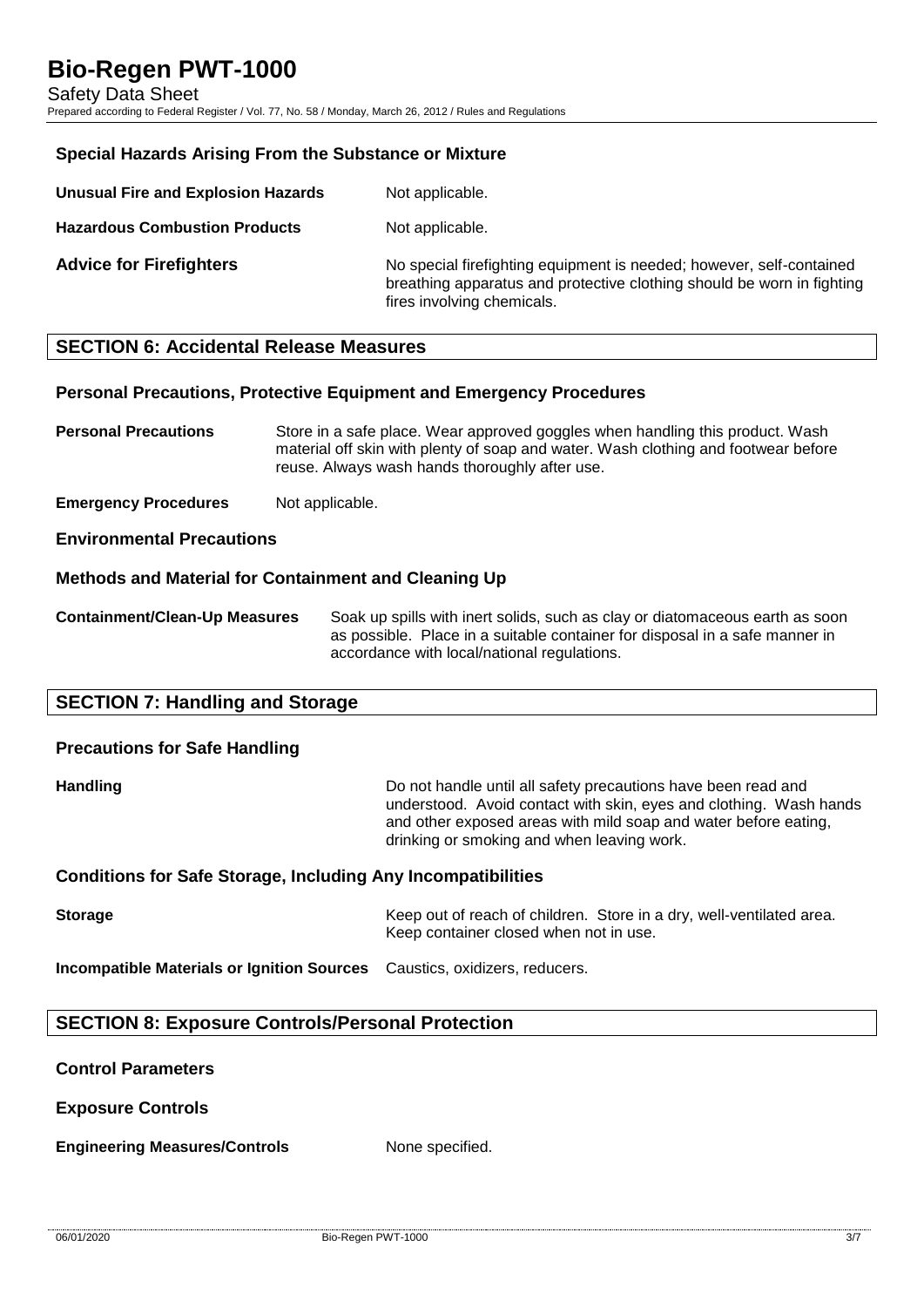Safety Data Sheet

Prepared according to Federal Register / Vol. 77, No. 58 / Monday, March 26, 2012 / Rules and Regulations

### **Personal Protective Equipment**

| ľψ |  |
|----|--|
|    |  |
|    |  |

| <b>Pictograms</b>                                        |                                                                                      |
|----------------------------------------------------------|--------------------------------------------------------------------------------------|
| <b>Respiratory</b>                                       | MSHA-NIOSH approved. No special precautions required.                                |
| Eye/Face                                                 | Protective eye goggles are recommended.                                              |
| <b>Hands</b>                                             | Wear rubber gloves for prolonged exposure; rinse completely from skin after contact. |
| <b>Skin/Body</b>                                         | No special precautions required; rinse completely from skin after contact.           |
| General Industrial Hygiene Considerations None specifed. |                                                                                      |
| <b>Environmental Exposure Controls</b>                   | None specified.                                                                      |

# **SECTION 9: Physical and Chemical Properties**

| <b>Material Description</b>                                            |                                     |                                          |                                     |
|------------------------------------------------------------------------|-------------------------------------|------------------------------------------|-------------------------------------|
| <b>Physical Form</b>                                                   | Liquid                              | <b>Appearance - Description</b>          | Brown / Black Liquid                |
| <b>Color</b>                                                           | Brown / Black                       | Odor                                     | Natural / Earthy                    |
| <b>Taste</b>                                                           | Data Lacking                        | <b>Particulate Type</b>                  | Not relevant                        |
| <b>Particulate Size</b>                                                | Not relevant                        | <b>Aerosol Type</b>                      | Not relevant                        |
| <b>Odor Threshold</b>                                                  | Data Lacking                        | <b>Physical and Chemical Properties</b>  | Data Lacking                        |
| <b>General Properties</b>                                              |                                     |                                          |                                     |
| <b>Boiling Point</b>                                                   | >212°F (100°C)                      | <b>Melting Point</b>                     | Data Lacking                        |
| <b>Decomposition Temperature</b>                                       | Data Lacking                        | <b>Heat of Decomposition</b>             | Data Lacking                        |
| pH                                                                     | $5.0 - 8.5$                         | <b>Specific Gravity/Relative Density</b> | $1.01 - 1.05$                       |
| <b>Density</b>                                                         | Data Lacking                        | <b>Bulk Density</b>                      | Data Lacking                        |
| <b>Water Solubility</b>                                                | 99%                                 | <b>Solvent Solubility</b>                | Not relevant                        |
| <b>Viscosity</b>                                                       | <b>Equivalent to Water</b>          | <b>Explosive Properties</b>              | Classification criteria<br>not met. |
| <b>Oxidizing Properties</b>                                            | Classification<br>criteria not met. |                                          |                                     |
| <b>Volatility</b>                                                      |                                     |                                          |                                     |
| <b>Vapor Pressure</b>                                                  | <b>Equivalent to Water</b>          | <b>Vapor Density</b>                     | <b>Equivalent to Water</b>          |
| <b>Evaporation Rate</b>                                                | Not Determined                      | VOC (Wt.)                                | Negligible                          |
| VOC (Vol.)                                                             | Data Lacking                        | <b>Volatiles (Wt.)</b>                   | Data Lacking                        |
| <b>Volatiles (Vol.)</b>                                                | Data Lacking                        |                                          |                                     |
| <b>Flammability</b>                                                    |                                     |                                          |                                     |
| <b>Flash Point</b>                                                     | Not relevant                        | <b>UEL</b>                               | Not relevant                        |
| <b>LEL</b>                                                             | Not relevant                        | Autoignition                             | Not relevant                        |
| <b>Self-Accelerating</b><br><b>Decomposition Temperature</b><br>(SADT) | Not relevant                        | <b>Heat of Combustion</b>                | Not relevant                        |
| <b>Burning Time</b>                                                    | Not relevant                        | <b>Flame Duration</b>                    | Not relevant                        |
| <b>Flame Height</b>                                                    | Not relevant                        | <b>Flame Extension</b>                   | Not relevant                        |
| <b>Ignition Distance</b>                                               | Not relevant                        | <b>Flammability (solid, gas)</b>         | Non-flammable                       |
| 06/01/2020                                                             | Bio-Regen PWT-1000                  |                                          | 4/7                                 |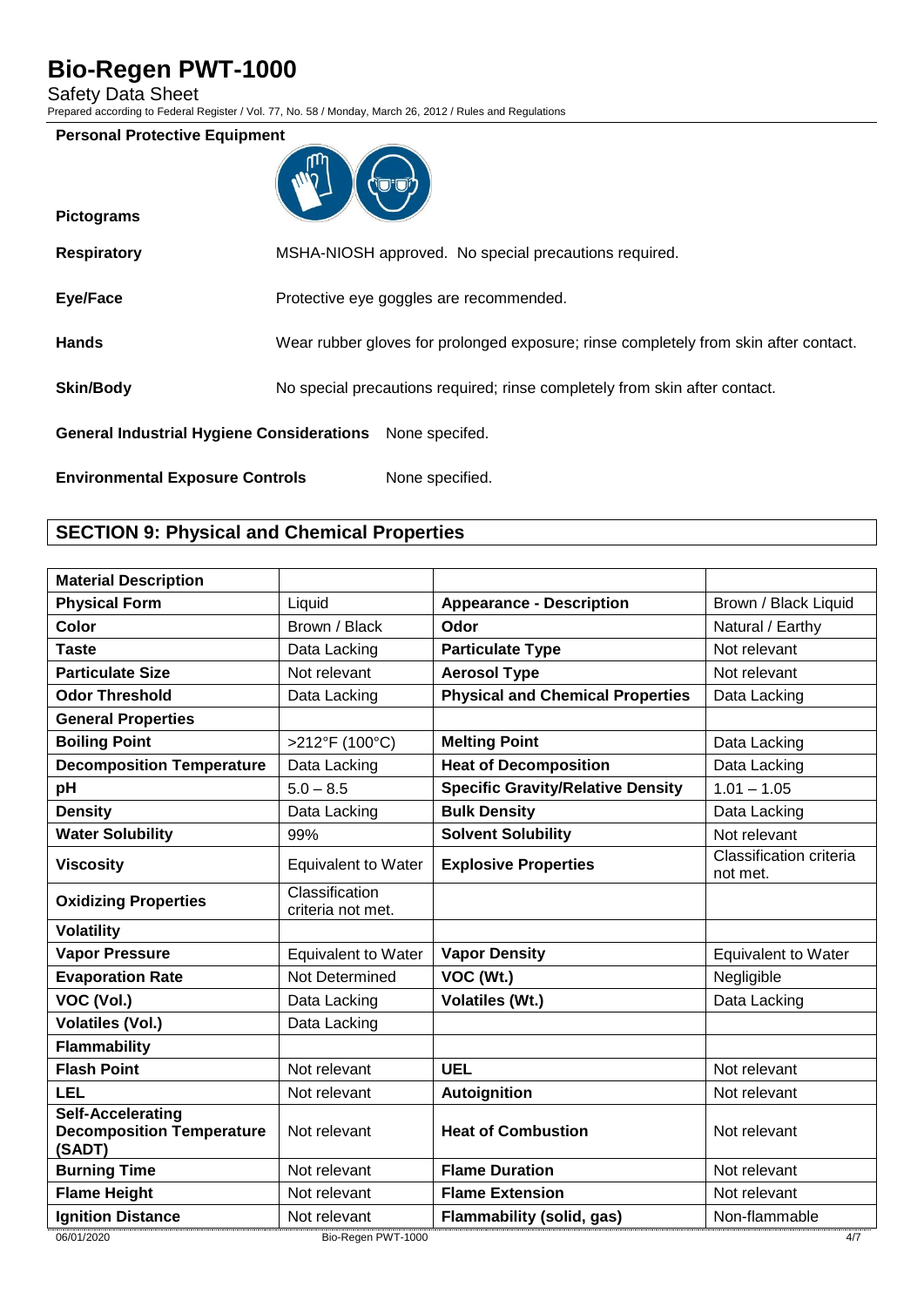## Safety Data Sheet

Prepared according to Federal Register / Vol. 77, No. 58 / Monday, March 26, 2012 / Rules and Regulations

| <b>Environmental</b>                                   |              |                                                      |              |
|--------------------------------------------------------|--------------|------------------------------------------------------|--------------|
| <b>Half-Life</b>                                       | Data Lacking | <b>Octanol/Water Partition</b><br><b>Coefficient</b> | Data Lacking |
| <b>Coefficient of Water/Oil</b><br><b>Distribution</b> | Data Lacking | <b>Bioaccumulation Factor</b>                        | Data Lacking |
| <b>Bioconcentration Factor</b>                         | Data Lacking | <b>Biochemical Oxygen Demand</b><br><b>BOD/BOD5</b>  | Data Lacking |
| <b>Chemical Oxygen Demand</b>                          | Data Lacking | <b>Persistence</b>                                   | Data Lacking |
| <b>Degredation</b>                                     | Data Lacking |                                                      |              |

# **SECTION 10: Stability and Reactivity**

| <b>Reactivity</b>                         | No dangerous reaction known under conditions of normal use. |
|-------------------------------------------|-------------------------------------------------------------|
| <b>Chemical Stability</b>                 | Stable under normal temperatures and pressures.             |
| <b>Possibility of Hazardous Reactions</b> | None known.                                                 |
| <b>Conditions to Avoid</b>                | None known.                                                 |
| <b>Incompatible Materials</b>             | Strong oxidizing agents, alkalis.                           |
| <b>Hazardous Decomposition Products</b>   | Carbon oxides (CO, CO2). Sulfur oxides.                     |

# **SECTION 11: Toxicological Information**

## **Information of Toxicological Effects**

| <b>GHS Properties</b>                | <b>Classification</b> |                                 |
|--------------------------------------|-----------------------|---------------------------------|
| <b>Acute Toxicity</b>                | <b>OSHA HCS 2012</b>  | Classification criteria not met |
| <b>Aspiration Hazard</b>             | <b>OSHA HCS 2012</b>  | Classification criteria not met |
| Carcinogenicity                      | <b>OSHA HCS 2012</b>  | Classification criteria not met |
| <b>Germ Cell Mutagenicity</b>        | <b>OSHA HCS 2012</b>  | Classification criteria not met |
| <b>Respiratory Sensitization</b>     | <b>OSHA HCS 2012</b>  | Mild Irritant                   |
| <b>Serious Eye Damage/Irritation</b> | <b>OSHA HCS 2012</b>  | Mild Irritant                   |
| <b>Skin Corrosion/Irritation</b>     | <b>OSHA HCS 2012</b>  | Classification criteria not met |
| <b>Skin Sensitization</b>            | <b>OSHA HCS 2012</b>  | Mild Irritant                   |
| <b>STOT-RE</b>                       | <b>OSHA HCS 2012</b>  | Classification criteria not met |
| <b>STOT-SE</b>                       | <b>OSHA HCS 2012</b>  | Classification criteria not met |
| <b>Toxicity for Reproduction</b>     | <b>OSHA HCS 2012</b>  | Classification criteria not met |

**Target Organs** None.

# **Route(s) of Entry/Exposure**

## **Potential Health Effects**

### **Inhalation**

Acute (Immediate) May cause respiratory irritation. Chronic (Delayed) No data available.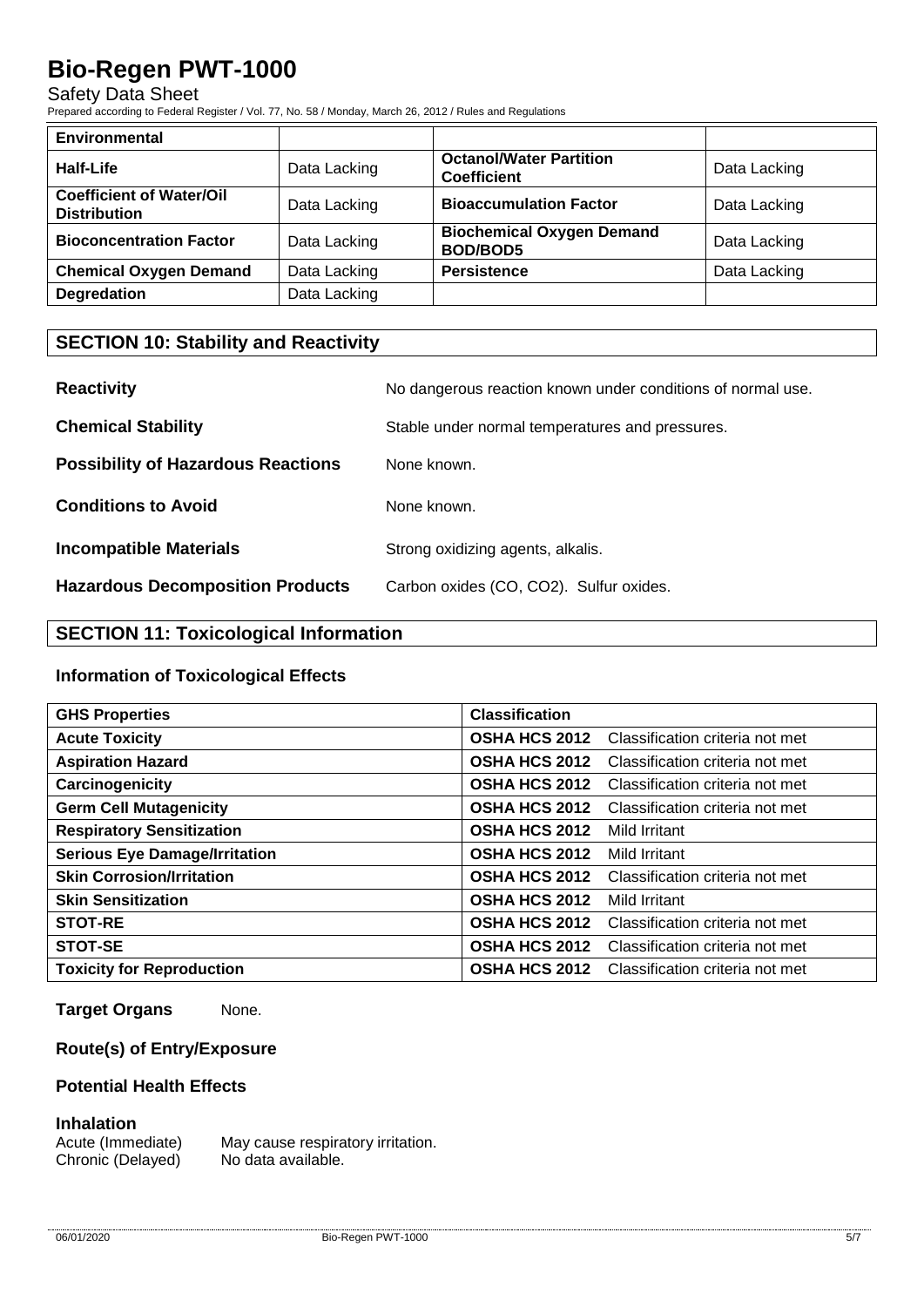## Safety Data Sheet

Prepared according to Federal Register / Vol. 77, No. 58 / Monday, March 26, 2012 / Rules and Regulations

#### **Skin**

| Acute (Immediate) | May cause skin irritation. |
|-------------------|----------------------------|
| Chronic (Delayed) | No data available.         |

### **Eye**

| Acute (Immediate) | Direct contact with the eyes is likely to be irritating. |
|-------------------|----------------------------------------------------------|
| Chronic (Delayed) | No data available.                                       |

#### **Ingestion**

| Acute (Immediate) | May cause gastrointestinal irritation. |
|-------------------|----------------------------------------|
| Chronic (Delayed) | No data available.                     |

# **SECTION 12: Ecological information**

| <b>Toxicity</b>                      | Material data lacking.                                                              |
|--------------------------------------|-------------------------------------------------------------------------------------|
| <b>Persistence and Degradability</b> | Material data lacking.                                                              |
| <b>Bioaccumulative Potential</b>     | Material data lacking.                                                              |
| <b>Mobility in Soil</b>              | Material data lacking.                                                              |
| <b>Other Adverse Effects</b>         | No studies have been found.                                                         |
| <b>Other Information</b>             | No data is available on the adverse effects of this material on the<br>environment. |

# **SECTION 13: Disposal Considerations**

### **Waste Treatment Methods**

| <b>Product Waste</b> | Dispose of content in accordance with local, regional, national, and/or international |
|----------------------|---------------------------------------------------------------------------------------|
|                      | regulations.                                                                          |

**Packaging Waste** Dispose of container in accordance with local, regional, national, and/or international regulations.

## **SECTION 14: Transport Information**

|                  | <b>14.1 UN</b><br><b>Number</b> | <b>14.2 UN</b><br><b>Proper Shipping</b><br><b>Name</b> | 14.3<br><b>Transport Hazard</b><br>Class(es) | 14.4 Packing<br>Group | 14.5<br><b>Environmental</b><br><b>Hazards</b> |
|------------------|---------------------------------|---------------------------------------------------------|----------------------------------------------|-----------------------|------------------------------------------------|
| <b>DOT</b>       | Not applicable                  | $(N.O.I.)$ Non<br>Hazardous                             | Not applicable                               | Not applicable        | Not applicable                                 |
| TDG              | Not applicable                  | Not applicable                                          | Not applicable                               | Not applicable        | Not applicable                                 |
| <b>IMO/IMDG</b>  | Not applicable                  | Not applicable                                          | Not applicable                               | Not applicable        | Not applicable                                 |
| <b>IATA/ICAO</b> | Not applicable                  | Not applicable                                          | Not applicable                               | Not applicable        | Not applicable                                 |

**Special Precautions for User** None specified.

**Transport in Bulk According to**

### **Annex II of MARPOL 73/78**